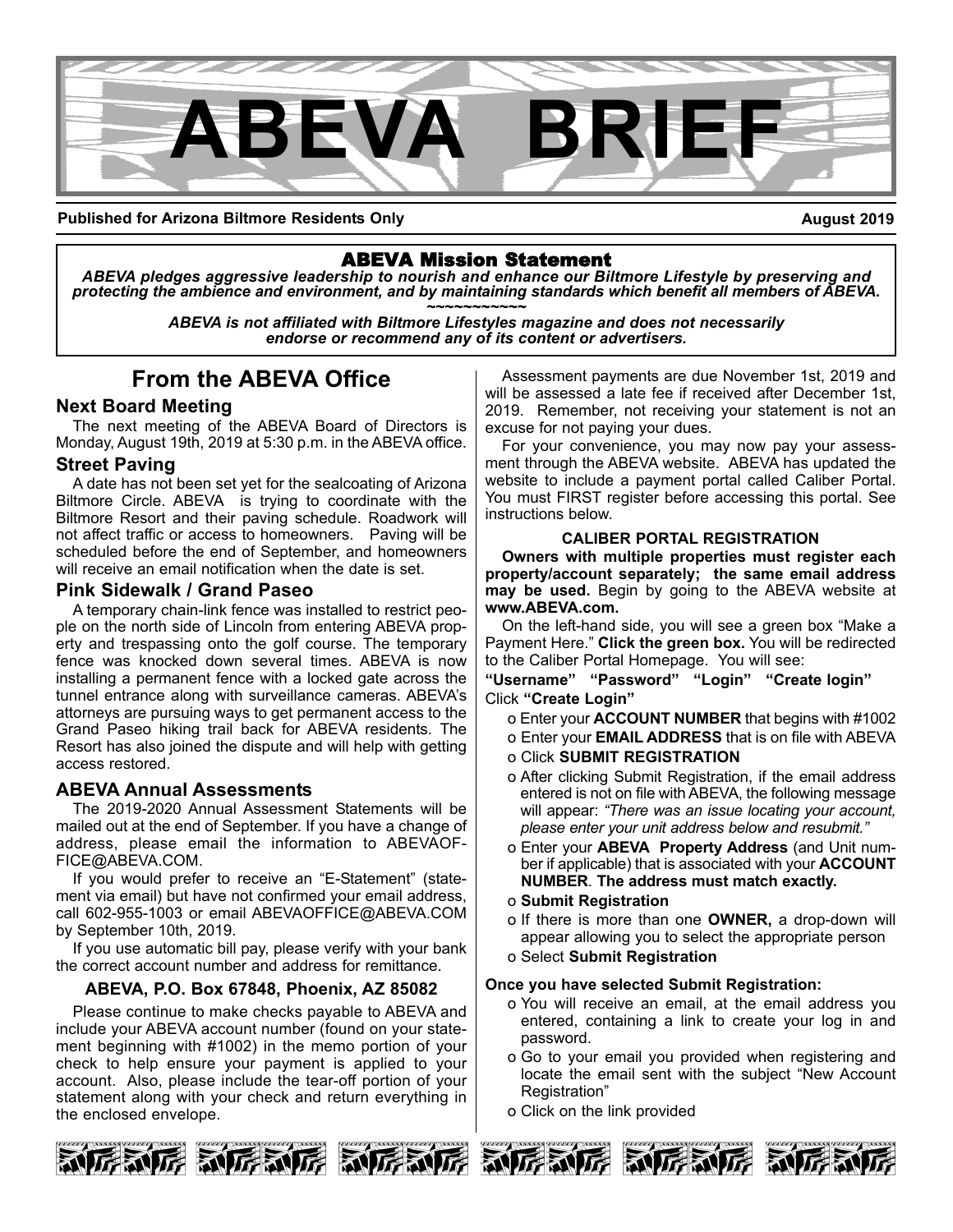## **RUFE RUFE RUFEN**

## **CREATE LOGIN CREDENTIALS**

- 1. Enter a **Username** (Username must be at least six (6) characters)
- 2. Enter a **Password** (Passwords must be at least eight (8) characters and contain at least (1) uppercase letter, one (1) lowercase letter, and one (1) number)
- 3. **Confirm** Password
- 4. Select **Submit**

After selecting Create Account, you will receive **"Registration Success!"**

You will be redirected to the login page

Enter your: **USERNAME**

Enter your: **PASSWORD**

#### Click **Login**

You will be able to see your account balance, make a payment and update your mailing address.

**REGISTRATION ONLY HAS TO BE COMPLETED ONE TIME!**

*These instructions are also posted on the ABEVA website*

## **SECURITY**

**THE RESPONSIBILITY FOR SECURITY BEGINS WITH EACH RESIDENT. MOST CRIMES ARE CRIMES OF OPPORTUNITY. IF YOU HAVE A SECURITY SYSTEM AND DO NOT TURN IT ON, THEN YOU DO NOT HAVE A SECURITY SYSTEM.**

Should you see anything suspicious, please call 911 or Phoenix Crime Stop at 602-262-6151 and then notify the ABEVA Roving Patrol of the incident at 602-369-4776. For your safety, please have these numbers programmed in your home and cell phones.

| Name of Incident                   | <b>Total Incidents</b>   |
|------------------------------------|--------------------------|
| <b>ALARM</b>                       |                          |
| <b>COLLISION</b>                   | 2                        |
| <b>DAMAGE TO PROPERTY</b>          | 1                        |
| <b>DISORDERLY CONDUCT</b>          | 1                        |
| <b>DOOR NOT SECURE</b>             | 1                        |
| <b>GARAGE DOOR OPEN</b>            | 19                       |
| GATE                               | $\overline{\mathcal{L}}$ |
| <b>INJURY TO PERSON</b>            | 1                        |
| <b>JUNK, LITTER AND DEBRIS</b>     | 9                        |
| <b>LANDSCAPING</b>                 | $\overline{a}$           |
| <b>LOST &amp; FOUND</b>            | 1                        |
| <b>LOUD NOISE</b>                  | 1                        |
| <b>OTHER</b>                       | 4                        |
| <b>PARKING VIOLATION</b>           | 3                        |
| <b>POLICE - FIRE - EMS ON SITE</b> | 5                        |
| <b>POLICE ON SITE</b>              | $\overline{2}$           |
| <b>SOLICITATION</b>                | $\overline{2}$           |
| <b>SUSPICIOUS PERSON</b>           | 4                        |
| <b>SUSPICIOUS VEHICLE</b>          | 1                        |
| <b>THEFT</b>                       | 5                        |
| <b>TRESPASSING</b>                 | 1                        |
| <b>WATER</b>                       | $\overline{2}$           |
| <b>WILDLIFE</b>                    | 3                        |
| <b>TOTAL REPORTS:</b>              | 79                       |



## **MEETINGS & LUNCHEONS**

## **Biltmore Networking Group**

Would you like to network among Biltmore area professionals and businesspeople? Do you enjoy socializing with others living or working in the Biltmore area? Check out this unique group and get a feel for what makes the Biltmore area such a great community.

The Biltmore Networking Group organizes a monthly happy hour for professionals, businesspeople, residents and anyone who enjoys the Biltmore Area to meet and network.

The upcoming happy hours are planned for August 1st, September 5th, October 3rd and November 7th, 2019 from 5:30 p.m. to 7:30 p.m. at the Lounge inside Rico's American Grill at the Pointe Hilton Squaw Peak located at 7677 North 16th Street in Phoenix. There is no need to RSVP, and there is never a charge to attend these events, so please feel free to stop by.

If you have any questions or would like to be added to the email list for monthly announcements, please contact Shahpar at biltmorenetwork@gmail.com.  $\diamond$ 

## **Biltmore Ladies Lunch Bunch**

All Biltmore Ladies Lunch Bunch (BLLB) luncheons will be held on the 2nd Friday of the month for all of 2019 at 11:45 a.m. They will be held at Frank and Albert's restaurant located at the wonderful Arizona Biltmore Resort. The August luncheon will be on Friday, August 9th. Frank and Albert's offers half-portion entrees and has a very nice, varied lunch menu. You will also receive the special ABEVA discount on your bill. The dress is casual. Come meet your neighbors and make friends!

Carla Hancock is the coordinator for Biltmore Ladies Lunch Bunch. If you have any questions, or if you would like to be added to the list to receive reminders about the Biltmore Lunch Bunch, contact Carla Hancock at 602-350- 1351. Please RSVP to CarlaHancock@cox.net.

## **SPECIAL OFFERS AND EVENTS Embassy Suites ~ Special Rate 2630 East Camelback Road**

**Phoenix, AZ 85016**

For your out of town guests or just for a staycation, there will be a 15% discount off the Best Available Rate for ABEVA members.

#### **Above rate will include:**

- All suite accommodations choice of one king bed or two queen beds
- Cooked to order breakfast
- Evening reception

The Embassy Suites Biltmore is within walking distance to The Biltmore Fashion Park with over 60 stores and 12 restaurants. For reservations, please call 602-955-3992, or you may make reservations at the website at www.phoenixbiltmore.embassysuites.com and under corporate code use  $ID$  2759628.











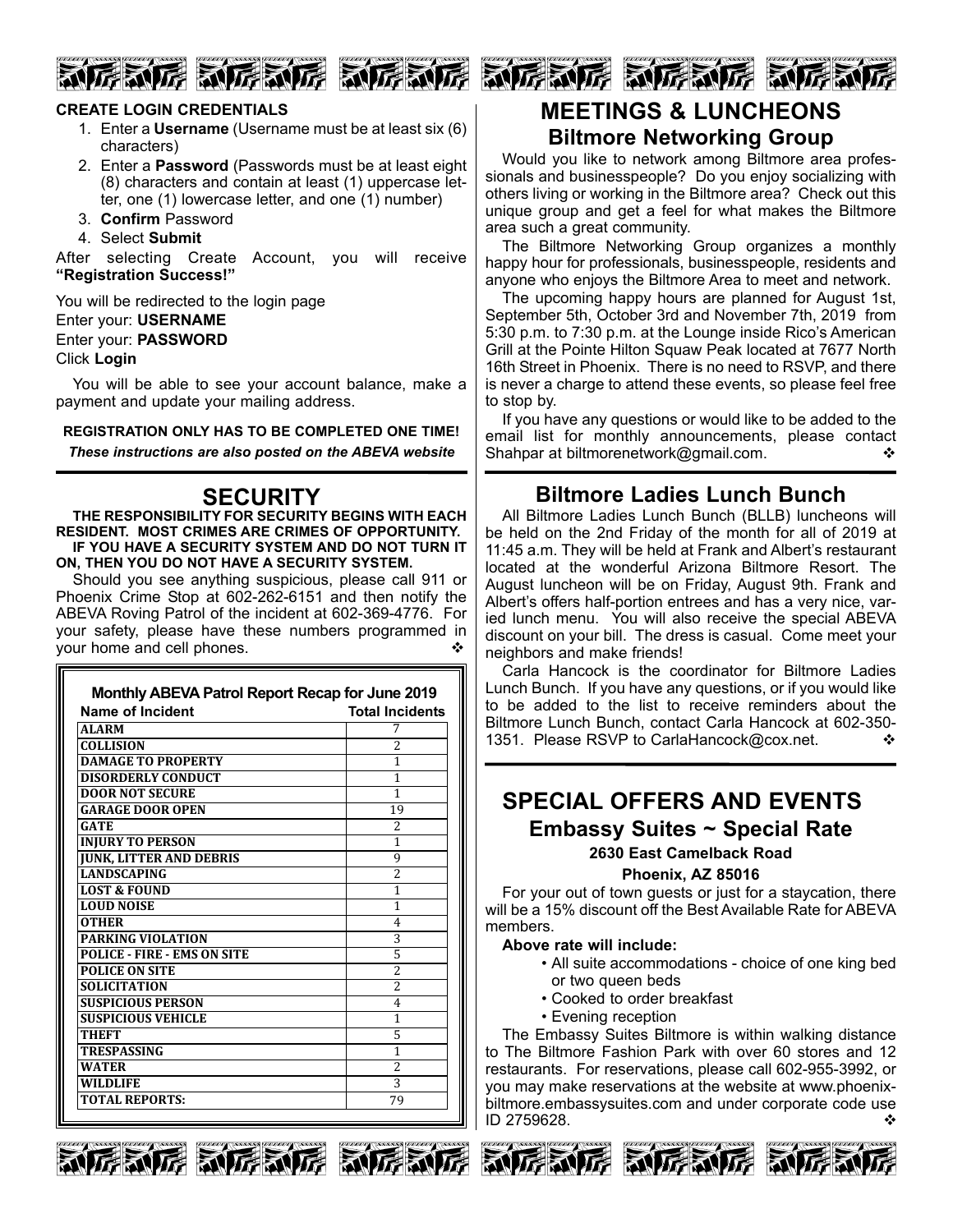

## **August Events at the Arizona Biltmore, A Waldorf Astoria Resort**

**Happy Hour History Tours:** Start your weekend off with a happy hour unlike any other. Happy Hour History Tours begin every Friday at 6:00 p.m. While enjoying refreshing libations, the Historians will take you through the hidden treasures of this Arizona landmark's storied past, 90 years in the making. Adults (21+) | \$20 includes two cocktails. Children (5-20) | \$10 includes two refreshments. Attendees of the Happy Hour History tour will receive 15% off dining, valid at Frank & Albert's, Wright's at the Biltmore and The Wright Bar, as well as 15% off retail purchases from the Gift Shop. Reserve your spot with the concierge now by calling 602-955-6600.

**Happy Hour at Frank & Albert's:** Cool off from the heat with refreshing bites, cocktails and appetizers from the chef starting at \$4 daily from 2:00 p.m. to 6:00 p.m.

**Summer Spa Specials:** Stay rejuvenated this summer with spa specials and salon discounts, including \$99 massages, \$99 facials and 30% off any à la carte service. For more information, please call 602-381-7656.

**Summer Cellar Chill-Out Menu:** Wright's at The Biltmore: Wednesdays through Saturdays from 6:00 p.m. to 9:30 p.m. at Wright's Wine Cellar. Enjoy our chef's tasting menu with wine pairings. \$150++ per person. Reservations are required. For more information or to make reservations, call the concierge at 602- 955-6600, Ext. 7000.

**Lagunitas Brewing Co. Beer Dinner:** Savor a curated, four-course dinner paired with beers from Lagunitas Brewing Co. in Lagunitas, California. \$45++per person. Reservations are required. For more information or to make reservations, call 602-955-6600, ext. 2808. The reception is at 6:30 p.m., and dinner is at 7:00 p.m.

**Tawny Port & Dessert Tasting:** Enjoy an array of great sweets with three types of Grahams Tawny Port to include 90 total years, all paired with a scrumptious dessert bite. \$90++ for two people. Featured bites include: 20-Year Tawny Porto Golden 70% Dark Chocolate Truffle • 30-Year Tawny Porto White Chocolate Lemon Cremeux Lollipop • 40-Year Tawny Porto Vanilla Crust Milk Chocolate Ganache Tart.

**Vino & Canvas:** Paint on canvas August 16th from 6:00 p.m. to 8:00 p.m. in the Aztec Room. Refine and align your creativity for a festive evening at the Arizona Biltmore! \$30 per person includes painting materials and two glasses of wine. Ages 21+; Reservations are required. Call 602-955-6600, Ext. 7684.  $\bullet\bullet$ 

## **Arizona Biltmore Golf Club Events**

We hope to see you at the Arizona Biltmore Golf Club and The Adobe Restaurant this month. Here are just a few of the things happening at the Club.

**Adobe Course Bunker Renovation:** As part of the Adobe Course bunker renovation and cart path refurbishment project, the golf club will be intermittently closing the back nine (August 1st through August 31st) of the Adobe Course to allow crews to work more efficiently and safely. Nine or 18-hole rounds will still be available on both the Adobe and Links Courses. In fact, the golf staff have set up multiple tee positions and yardages, making 18-hole rounds on Adobe more fun and interesting. In addition, throughout August, there will be one "play-all-day" rate on the Adobe Course – so you can play 9, 18, 27 or 36 holes (based on space availability) for one low fee. They appreciate your patience and understanding as they continue to invest in and improve the Arizona Biltmore Golf Club.

**Five Courses, Any Day, Any Time - The 2019 Summer Pass:** There's still time to purchase your AZ Biltmore Golf Club Summer Pass. With the Arizona Biltmore and The Wigwam Golf Club's 2019 Summer Pass you get six rounds of golf for just \$144. That's five golf courses, where you can play any day, at any time, now through September. Plus, this year's summer pass is loaded with cool perks, such as discounts at restaurants, 2-for-1 drink coupons, discounts for





**James Bell, President Steven Helm, VP/Secretary Judith Shafkind, Treasurer Bill McKay, Director Arnold Braasch, Director Will Hawking, Director**

### **ABEVA Office Information**

**2525 East Arizona Biltmore Circle, Building D, Ste. 145 Phoenix, Arizona 85016 Hours Mon.-Fri. 8:30 am-5 pm 602-955-1003 phone 602-955-1144 fax**

> **Carol Jones Executive Director**

The *ABEVA Brief* Editor Carol Jones cjones@abeva.com

## **Roving Patrol: 602-369-4776 Police Dept. Non-Emergency: 602-262-6151**

### **Website Information**

Please visit the website at www.abeva.com. There is a link to pay your annual assessment. You can download many ABEVA documents; CC&Rs, Parking Permission, Architectural Request Form, and more. You may also read board minutes and the *ABEVA Brief* online. ❖

## **Handy Contacts**

City of Phoenix Back-Washing **Department** (Pools) 602.256.3190 Dead Animal Pick-up 602.262.6791 Dog Catcher 602.506.7387 **Snake Control** 480.894.1625 Fish & Game 602.942.3000 SRP Outages 602.236.8811 Water Department 602.262.6251